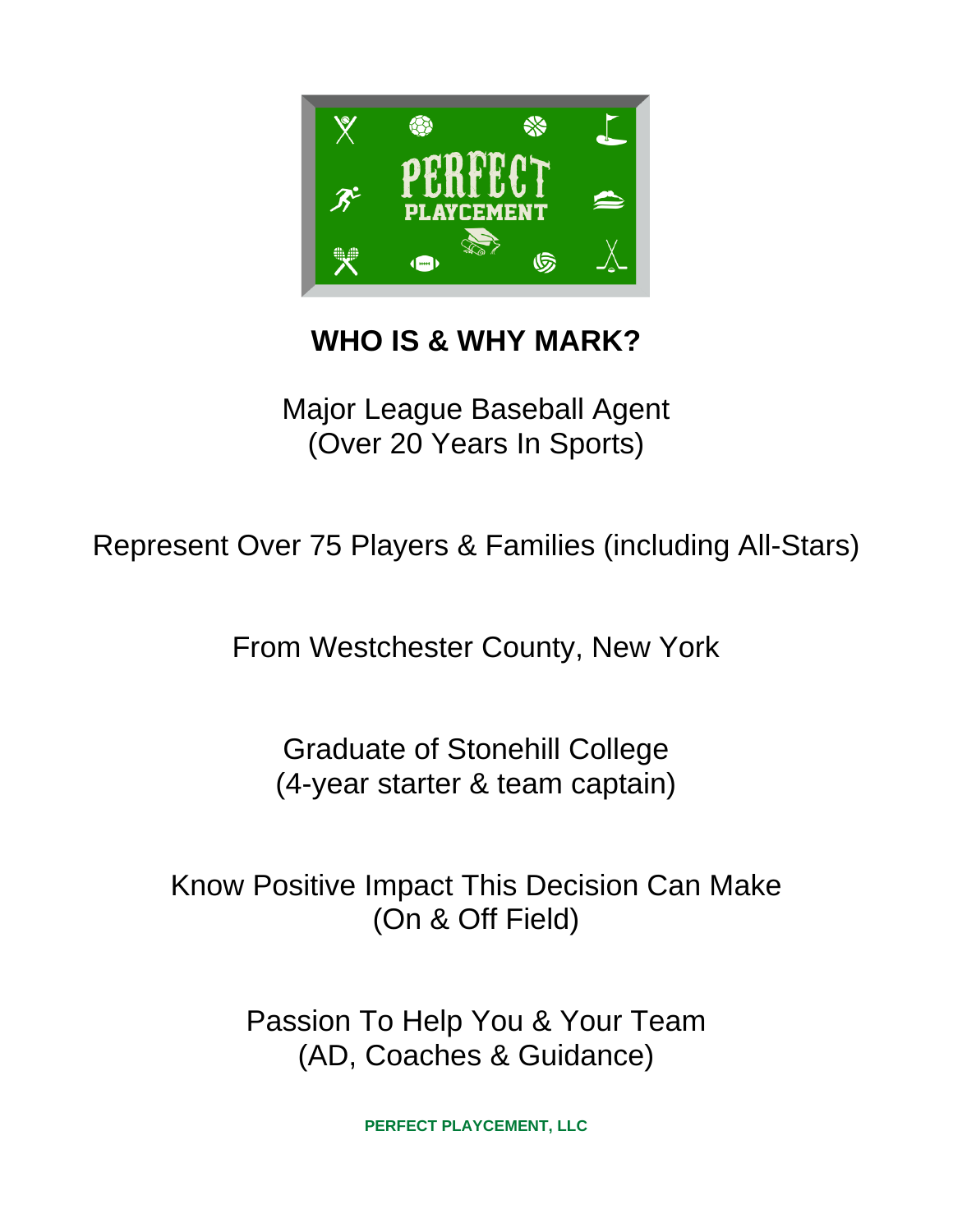

# **CHARACTER MATTERS!**

### *Social Media, Volunteering, Anti-Bullying & College Athletics*

**Speaker Mark Leinweaver of PERFECT PLAYCEMENT is an MLB Sports Agent & former nonscholarship Division II athlete who has spent two decades working in pro & college sports.**

**He educates students, parents and coaches on how** *Character Matters***, now more than ever, and how to best approach the college selection & so-called "recruiting" process.** 

**ALL high school student-athletes, in addition to athletics & academics, must be…**

- **1. Aware Of Social Media Dangers & Consequences**
- **2. Volunteers In Their Community**
- **3. Leaders In Anti-Bullying**

**ATHLETES who actively participate on their varsity & summer teams** *could* **play at the next level but HAVE TO identify and pursue that "perfect" college FIRST and the sport second. That includes the STUDENT learning how to call & email a coaching staff and what to say.**

**Making ANY college program is difficult! Stats show that over 95 to 99% of athletes are a better fit for Division II & III colleges. About 8% of high school seniors will make ANY college team – regardless of sport, gender or athletic division level (D I, II, III & NAIA…combined!).**

**AND…getting cut does NOT mean a collegiate career is over – as volunteer roles as a nonplayer with the team exist & could be a great option for freshman while adjusting to school.** 

**This is more than being prepared for college athletics…it's about being prepared for life!**

### **www.perfectplaycement.com**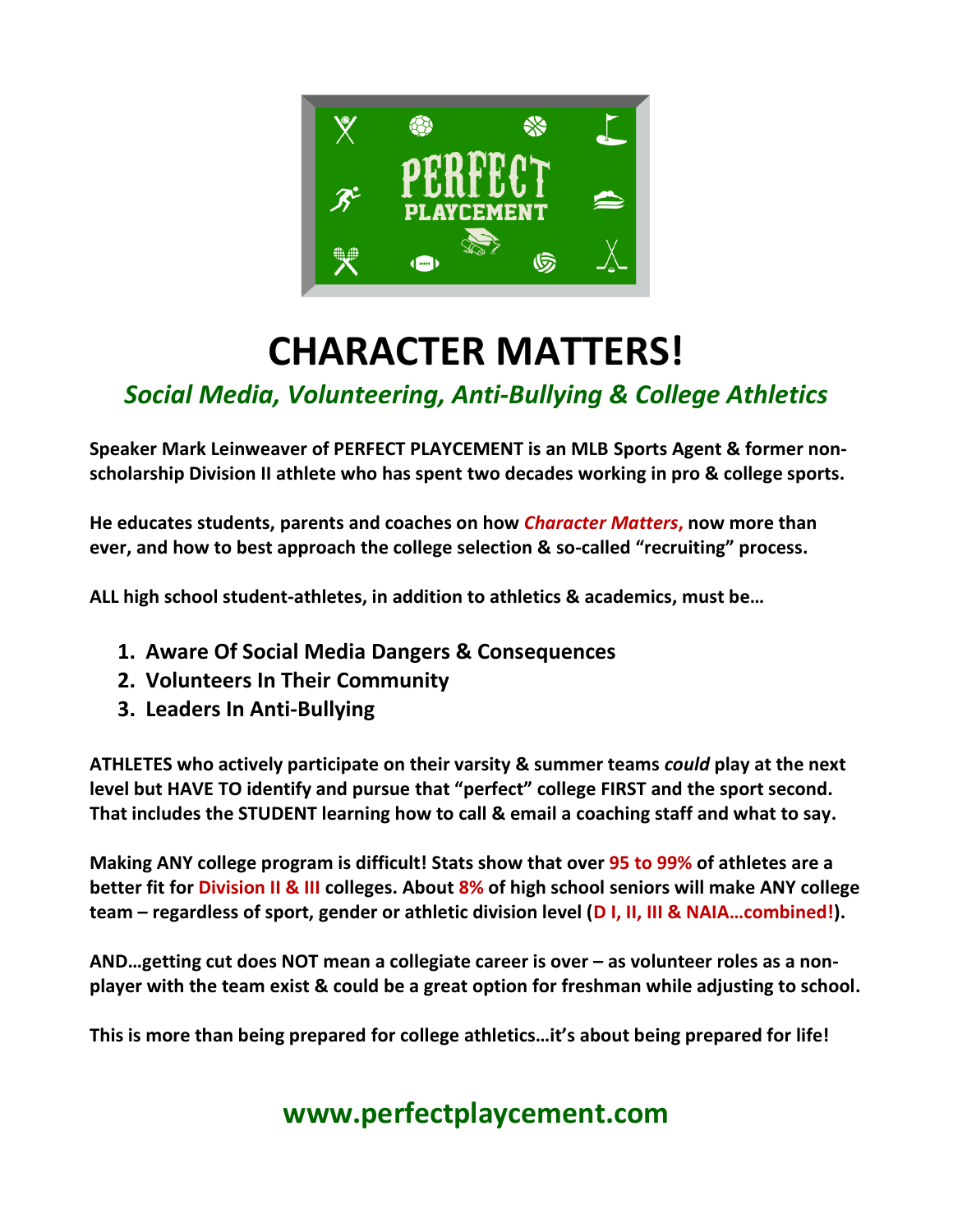

### **Percentage of high school athletes who earn a spot on a Men's or Women's Division I team…**

Less than 3% for Football, Water Polo, Field Hockey, Lacrosse, Golf, Swimming, Track, Soccer and Cross Country.

Less than 2% for Baseball, Softball and Tennis.

Less than 1% for Basketball, Wrestling and Volleyball.

Ice Hockey has the highest percentage of high school to Division I players at less than 5%.

*Those percentages reflect just making the team - NOT receiving scholarship money.*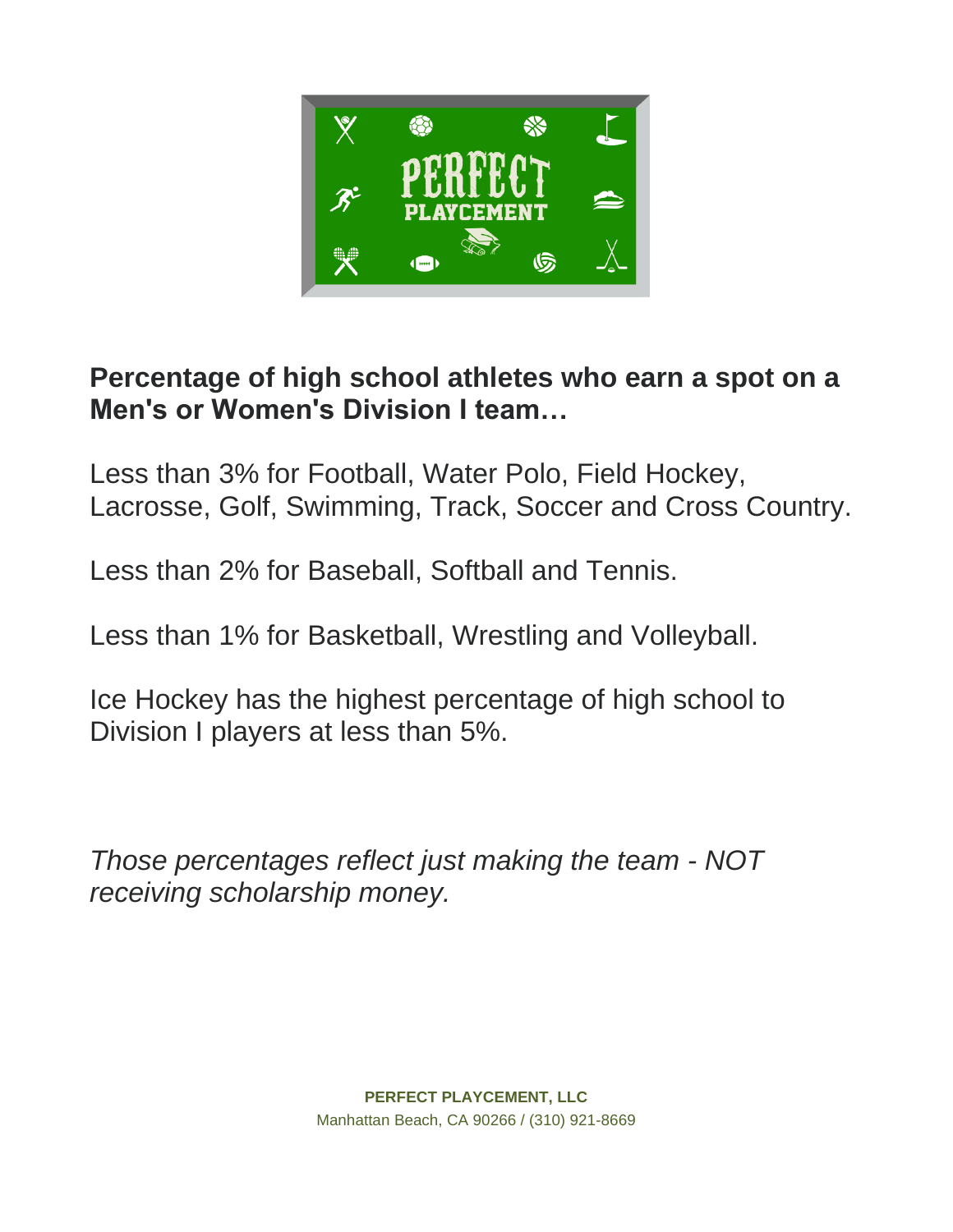

VOICEMAIL / CALL

Hi Coach NAME.

This is NAME and I am a CLASS at YOUR High School in CITY STATE.

I'm calling to introduce myself because I am very interested in COLLEGE NAME and I plan to visit the campus with my family on DATE.

I'm definitely interested in the ACADEMIC program and obviously playing for your SPORT YOU PLAY program as well.

I'm the starting POSITION on my varsity high school and summer travel team. I have a X.XX GPA and a XX ACT/SAT score.

In addition to being an athlete, I am a member of the ORGANIZATION and I volunteer in the community with CHARITY.

I appreciate that you are very busy with your team but I did want to reach out directly to let your know my sincere interest in COLLEGE NAME and meeting you personally on my visit to campus.

Again, this is NAME and my cell phone is NUMBER.

Thanks Coach. I look forward to speaking with you.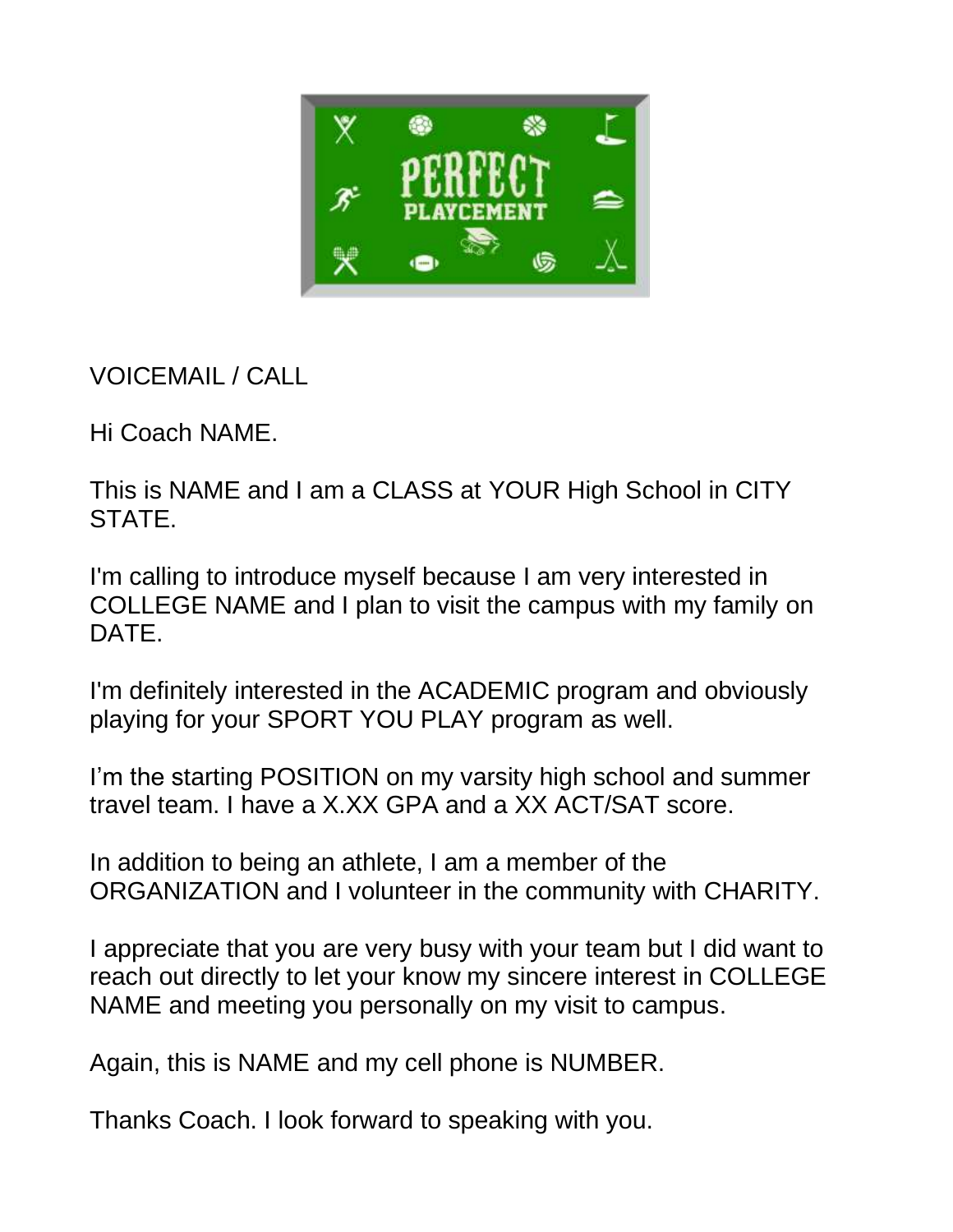

EMAIL

Hi Coach XXXX,

I also left a voicemail on your office line.

My name is NAME and I'm writing to introduce myself because I plan to visit and tour the COLLEGE NAME campus with my family on DATE. I am interested in the ACADEMIC program and, of course, playing SPORT YOU PLAY for your team.

I am a CLASS at YOUR High School in CITY, STATE with a X.XX GPA and a XX ACT / SAT score.

On the field, I play POSITION on both my varsity high school and summer travel team. This past season, I PROVIDE BRIEF STATS and am happy to send you game and practice video.

In addition to being an athlete, I am a member of the ORGANIZATION and I volunteer in the community with CHARITY.

I understand that you are very busy with your team but I did want to reach out directly with my sincere interest in COLLEGE NAME. I would appreciate the opportunity to speak with you about your program and, before or after my visit, meet you in person.

Thank you Coach and I look forward to hearing from you.

NAME YOUR High School, Class of 'GRADUATION YEAR PHONE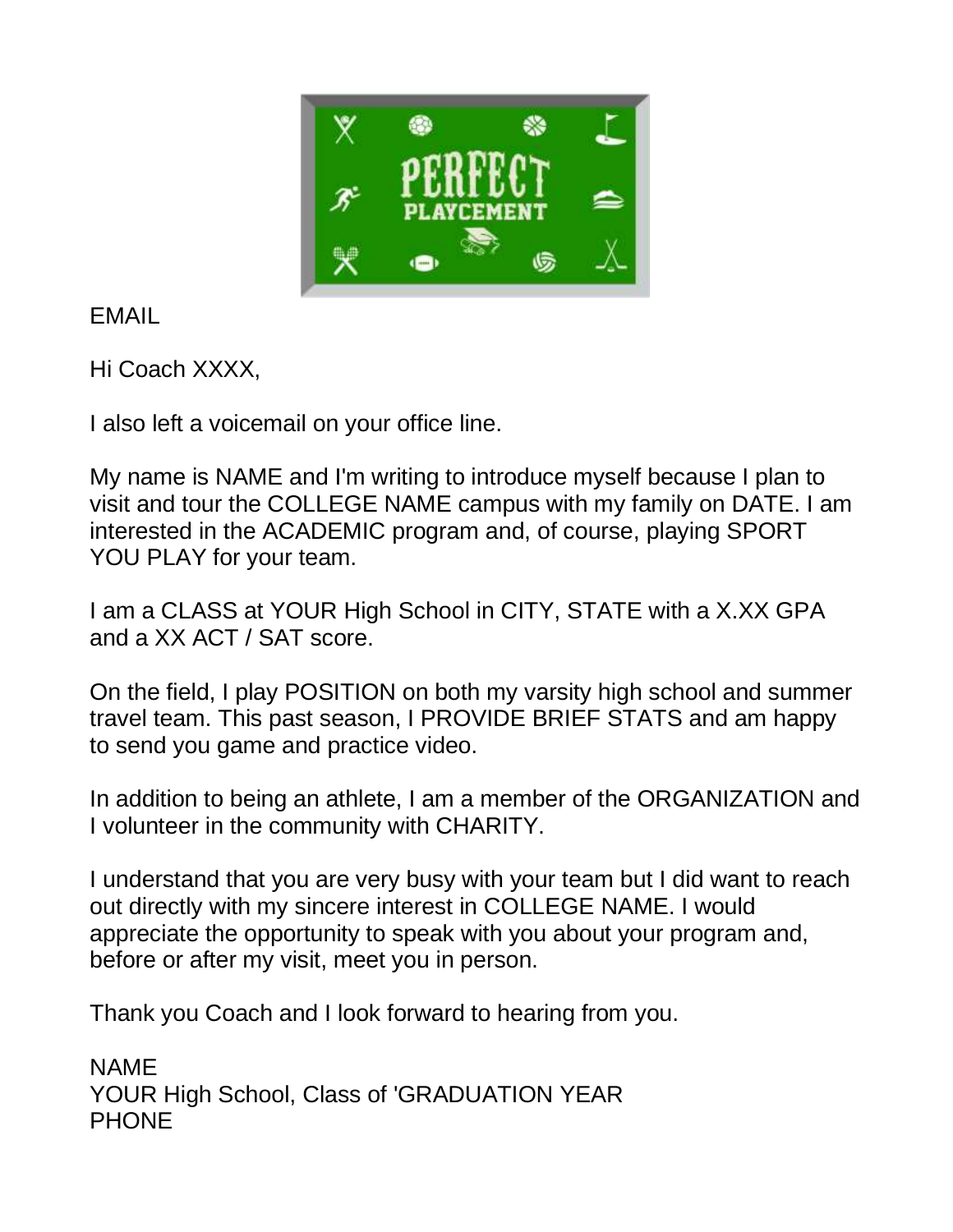

#### **What Might A College Coach Ask When You Visit Their Campus?**

What might you want to study in college?

What are your interests outside of the sport and academics?

Why is playing in college important to you?

What aspect of your game needs improvement?

What type of person are you? Describe yourself.

How could you make our team better when not on the field?

**What Should You Ask A Coach When You Visit Their Campus?**

Do you have an organized study hall for players?

Will an academic adviser monitor my progress each semester?

Do you allow your athletes to pursue work-study programs to off-set costs?

How much class time is missed due to travel or road games?

How would you describe the campus life?

What is your opinion on internship programs, including during the season?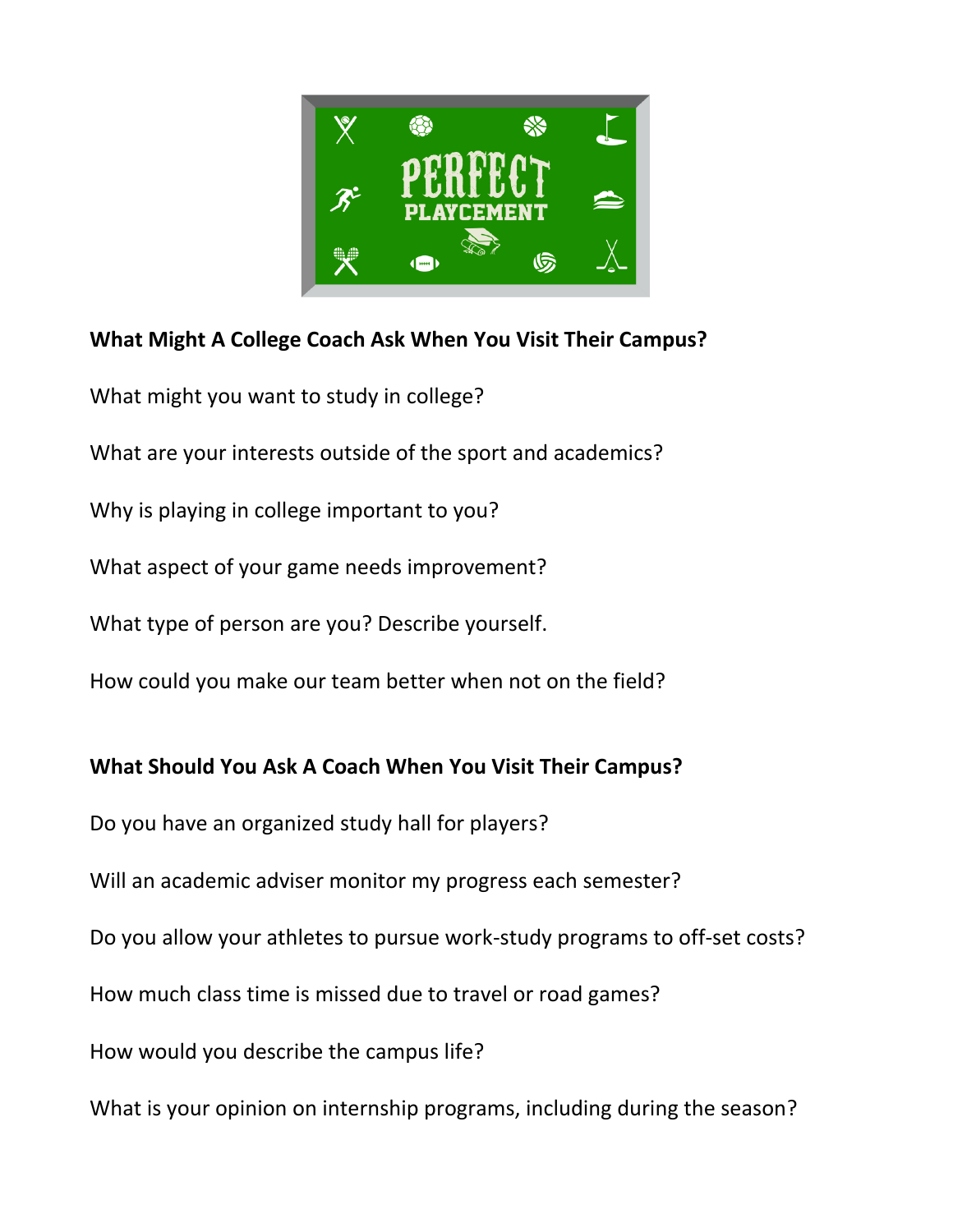

## **CORE OF CHARACTER!**

### *Social Media Awareness*

**Social Media Dangers & Consequences of what NOT to say & do**

### *Volunteer In Your Community*

#### **Special Needs (google Unified / Pioneer / Miracle League Special Olympics CITY)**

**Inner-City Athletic Non-Profits (google not-for-profit youth "SPORT" CITY)**

**Animal Rescue (google not-for-profit animal shelter CITY)**

### *Anti-Bullying*

**Lead On & Off The Field…and Don't Follow – it's your role as an athlete**

**How to address & overcome if** *YOU'RE* **getting bullied!**

**www.perfectplaycement.com**